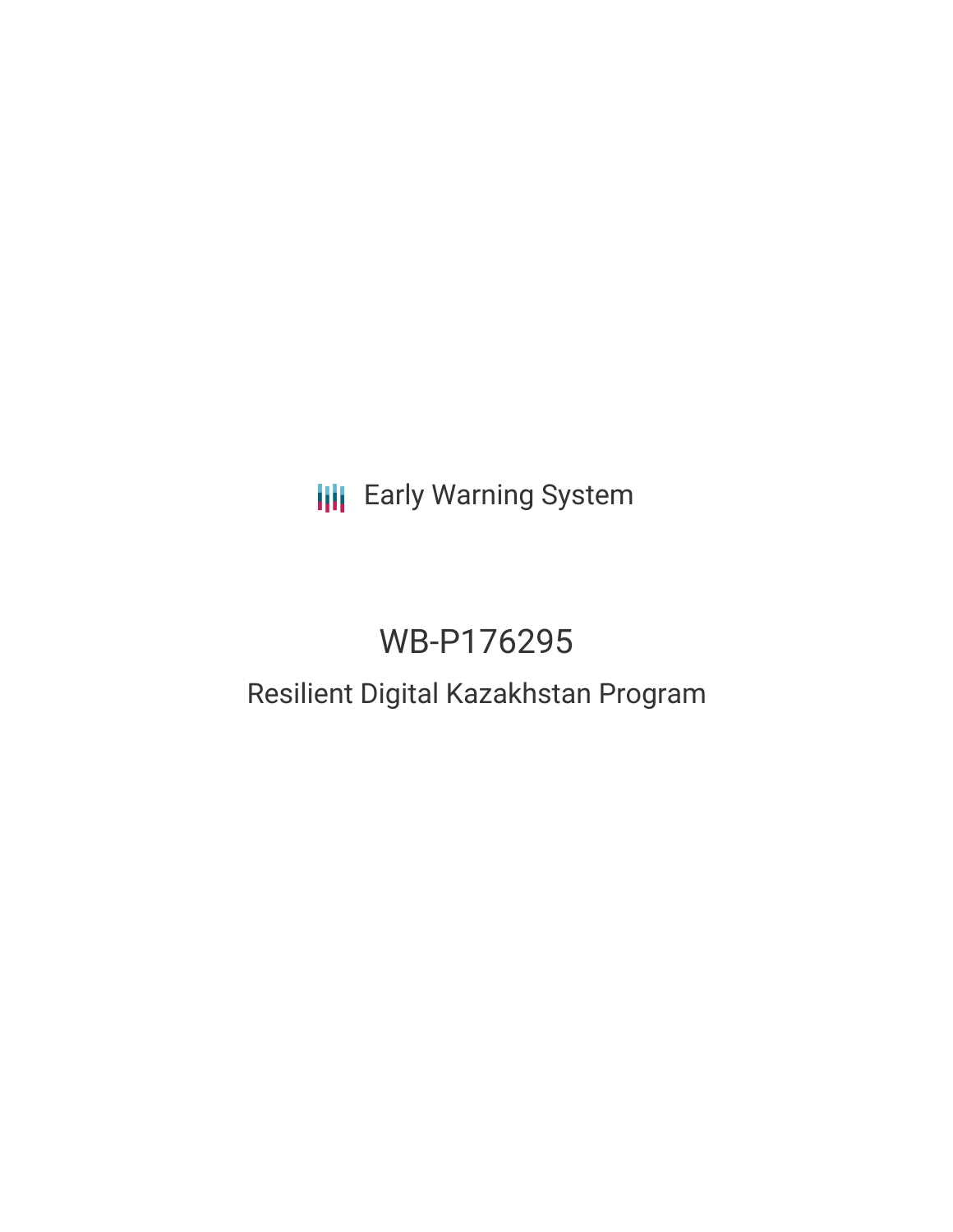

#### **Quick Facts**

| <b>Countries</b>               | Kazakhstan                                  |
|--------------------------------|---------------------------------------------|
| <b>Financial Institutions</b>  | World Bank (WB)                             |
| <b>Status</b>                  | Pipeline                                    |
| <b>Bank Risk Rating</b>        | U                                           |
| <b>Borrower</b>                | Government                                  |
| <b>Sectors</b>                 | Communications, Finance, Industry and Trade |
| <b>Investment Type(s)</b>      | Loan                                        |
| <b>Investment Amount (USD)</b> | \$500.00 million                            |
| <b>Project Cost (USD)</b>      | \$1,900.00 million                          |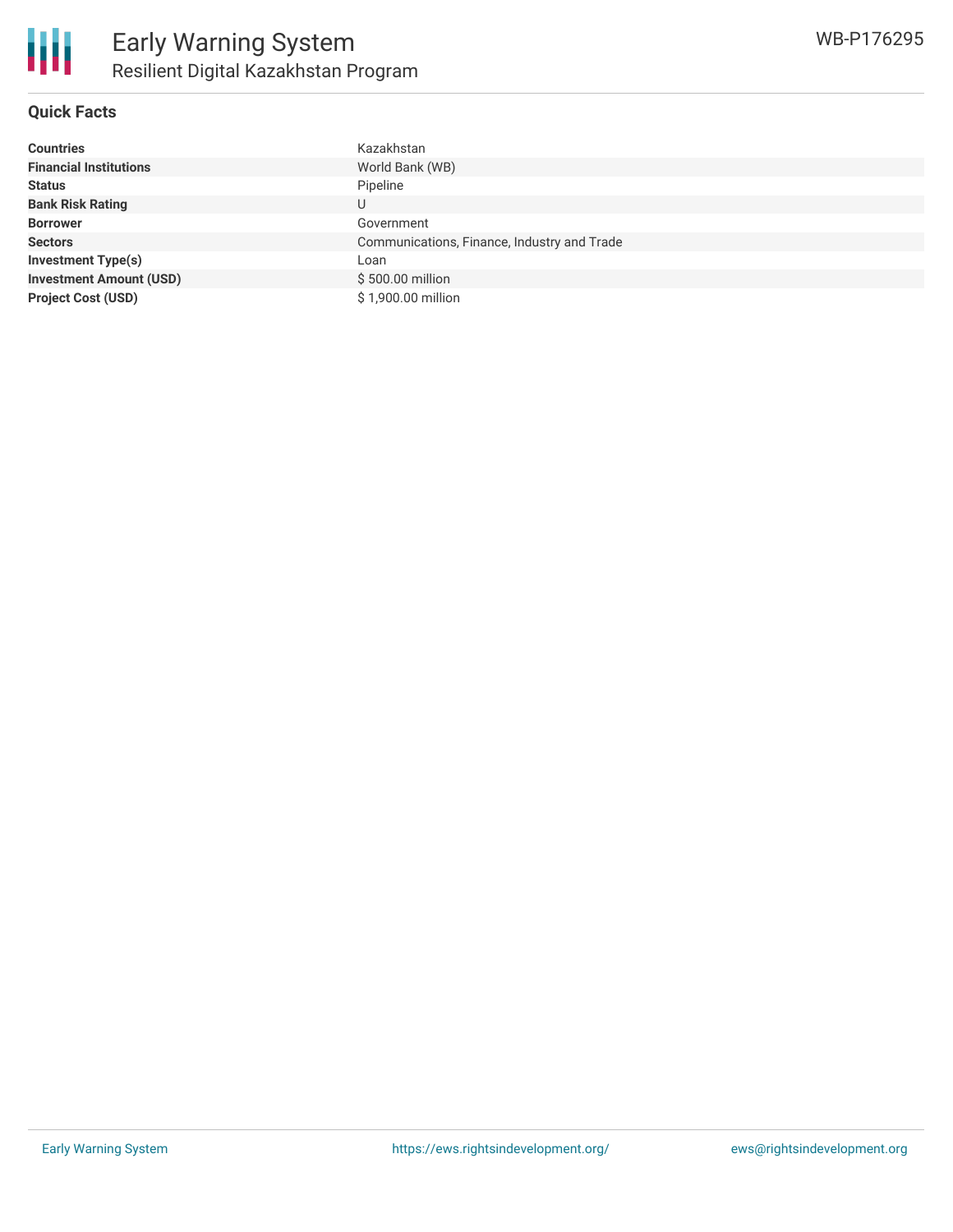



## **Project Description**

No proper data is available by the time of disclosure.The Program Development Objective is to improve the accessibility and quality of digital infrastructure and services and crowd-in private investment for an inclusive, innovative and resilient digital economy in Kazakhstan.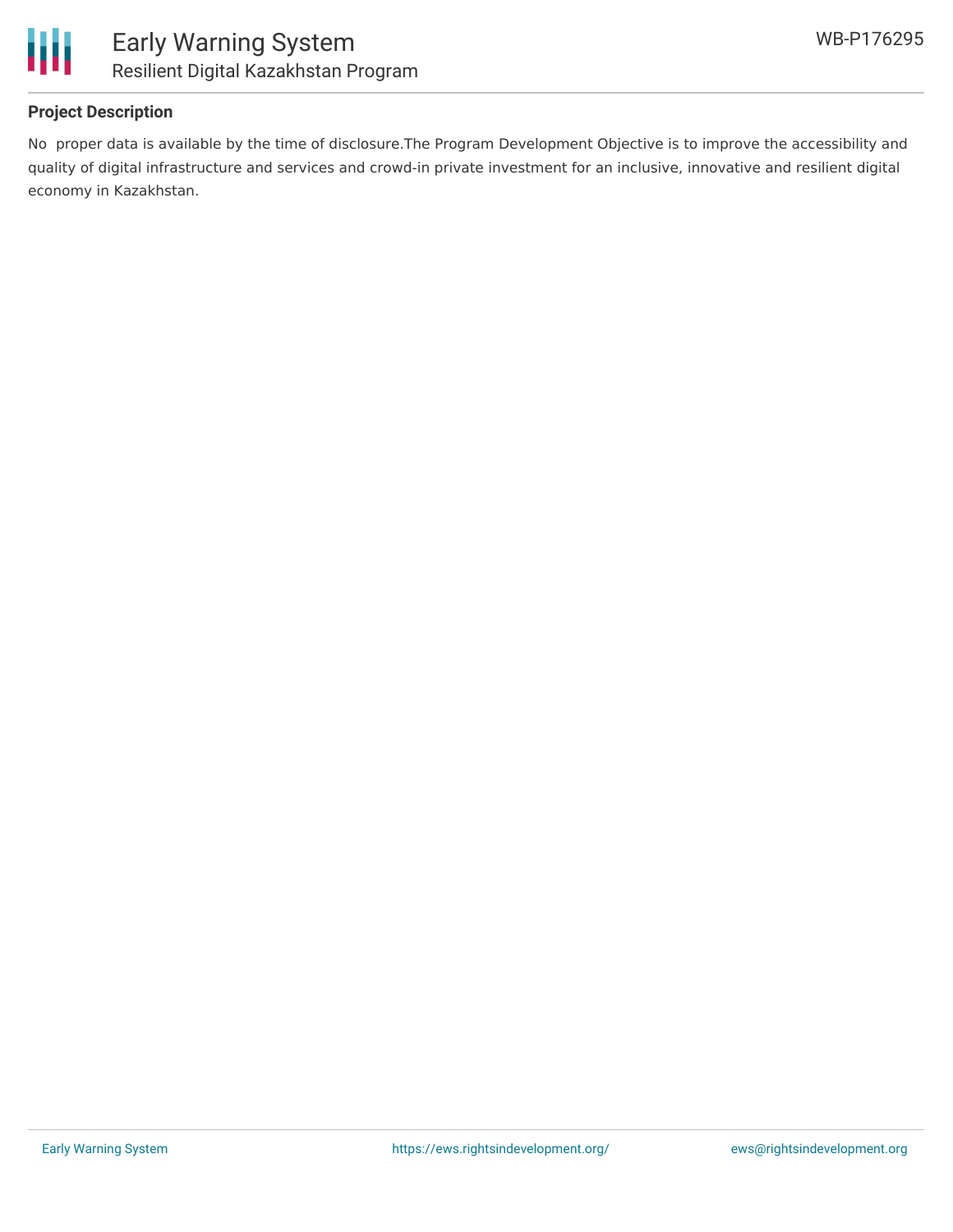

### **Investment Description**

World Bank (WB)